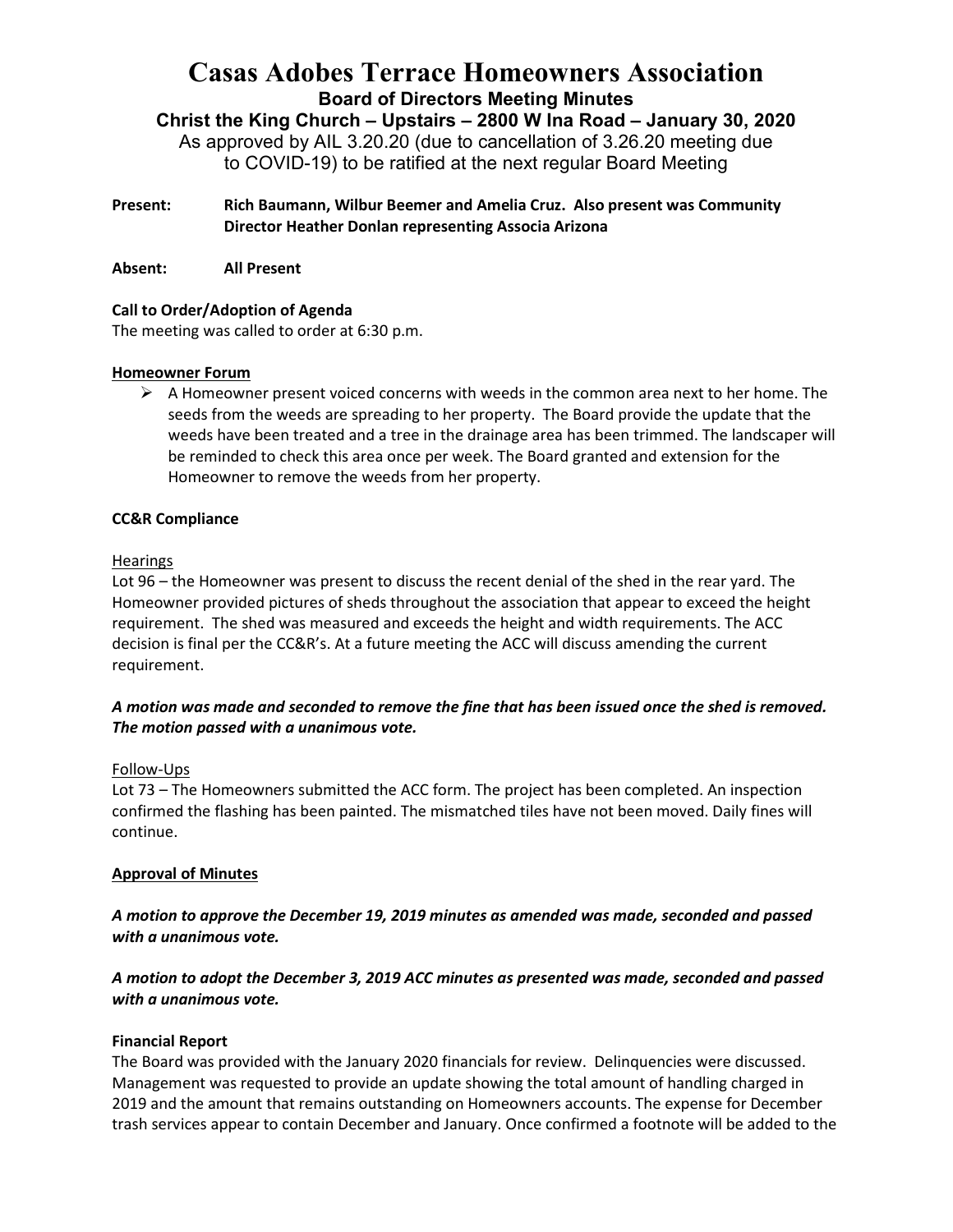# **Casas Adobes Terrace Homeowners Association Board of Directors Meeting Minutes**

**Christ the King Church – Upstairs – 2800 W Ina Road – January 30, 2020**

As approved by AIL 3.20.20 (due to cancellation of 3.26.20 meeting due to COVID-19) to be ratified at the next regular Board Meeting

2019 financial compilation. Several invoices for Associa Arizona remain outstanding. Management will make updates to the postage charge on the Exhibit A. The postage charge will be changed to reflect the current rate Associa is charged with an additional 5% service fee. The revised Exhibit A will be presented to the Board at the next meeting.

# *The December 2019 financials were accepted as presented.*

# **Officer, Committee and Management Reports**

Officers Report No report was given

ACC

Minutes from the December 3, 2019 ACC meeting minutes were adopted.

# Landscape

A backflow along Shannon Road was recently identified to be leaking. Repairs were made but have been unsuccessful. Consideration is being made to purchase and install a new valve which will require approval from Metro Water prior to being installed.

# Website

The web-site continues to be updated monthly.

# Associa Arizona

A management report was provided to the Board which documented all management activities since the previous meeting. There were no questions.

# **Old Business**

# Updating New Accounts

Management confirmed all new Homeowners will be required to pay one assessment ahead when closing on the home. The standard process of cclosing an account and opening a new one takes 4-6 weeks.

# **New Business**

There was no new business to discuss.

# **Next Meeting – March 26, 2020**

# *With no further business to disucss, a motion to close the meeting at 8:22 was made, seconded and passed with a unamious vote.*

Respectfully submitted by Heather Donlan, CMCA, AMS, Community Director, Associa Arizona